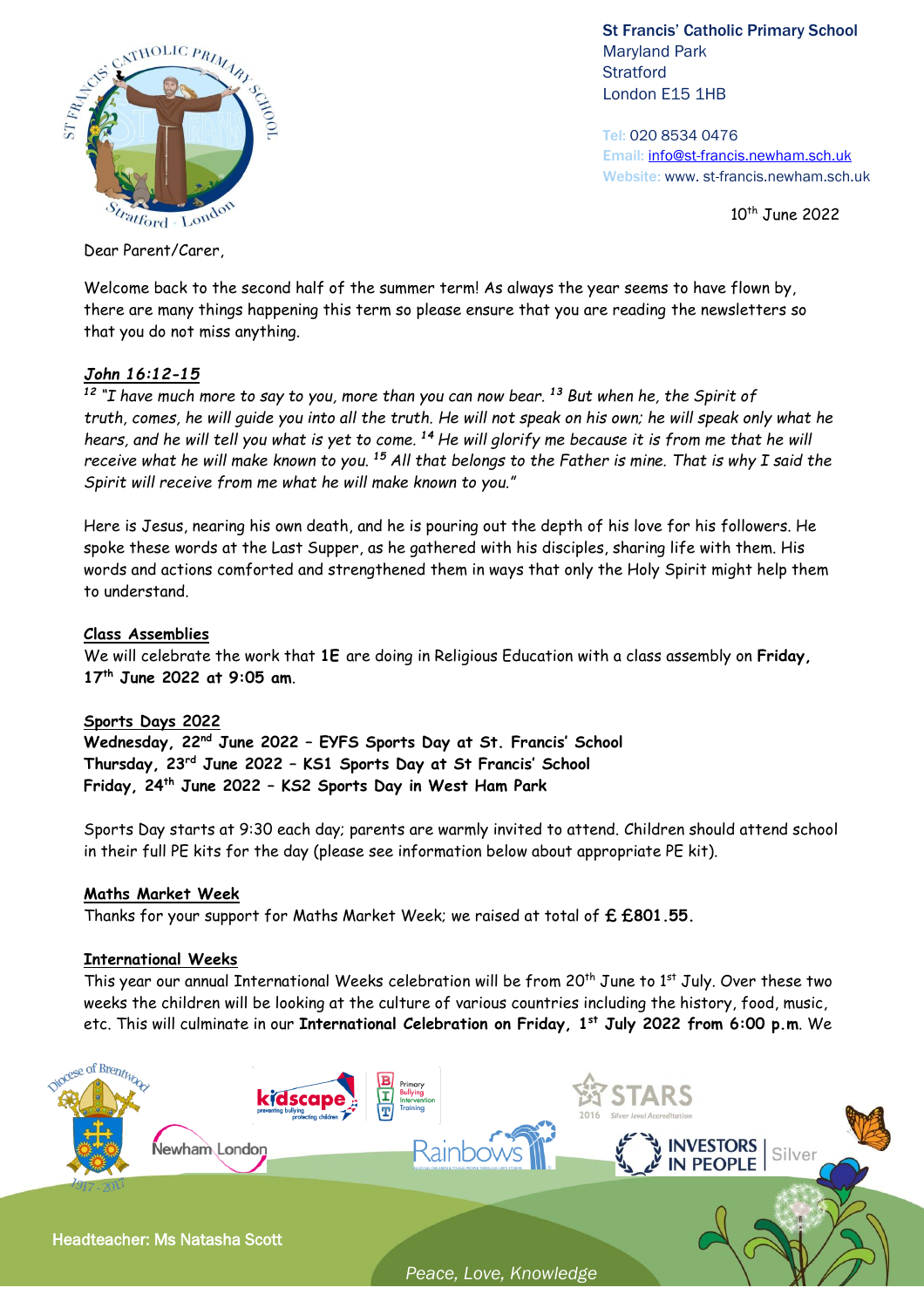are asking parents to support us by ensuring that the child(ren) return to school at 5:30 in order to change into their costumes and get into their appropriate groups.

The Nursery and Reception children will have their International Celebration on Friday, 1st July 2022 from 2:30 pm.

# **School Uniform**

At this time of the year parents often begin to organize school uniforms for the next academic year. If you have any nearly new uniform that your child has outgrown we would ask you to donate it to the school so another child is able to make use of it. Please bring any nearly new uniform donations to the school office.

# **Foundation Governors**

Are you interested in being a foundation governor at St Francis' Catholic Primary School?

Being a Governor is a rewarding and effective way of making a voluntary contribution to your community and to the lives of local young people. A foundation governor is appointed by the local Bishop to represent his education policy in his school. They preserve and develop the Catholic ethos of the school.

# What are Governors?

Governing Bodies are strategic leaders in schools. Governors meet a minimum of twice a term and include parents, teachers and support staff at the school, local council representatives, community representatives, and Foundation Governors. The Head Teacher is accountable to the Governing Body whose role is to set the aims & objectives of the school (together with the Head Teacher) in line with national guidelines and to monitor progress.

Have you got?

- An interest in our children's future
- Time, energy and enthusiasm
- A desire to make a difference
- Readiness to accept responsibility
- An ability to work as a team
- Are you happy to ask questions, listen and learn?

If you are interested in becoming a foundation governor please contact the school office at info@stfrancis.newham.sch.uk to arrange a time discuss your interest further.

#### **Cost of Living Crisis**

We recognize that these are difficult times for families and want to support as best as we can. We would encourage parents to check our Parent Advice and Support section of the school's website for useful information about legal advice, housing advice and local food banks. <https://st-francis.newham.sch.uk/parents-carers/advice-and-support/>

We do not want any of our families to deal with the strain of the current cost of living on their own please come to the office to arrange and appointment with an appropriate member of staff.



*Peace, Love, Knowledge*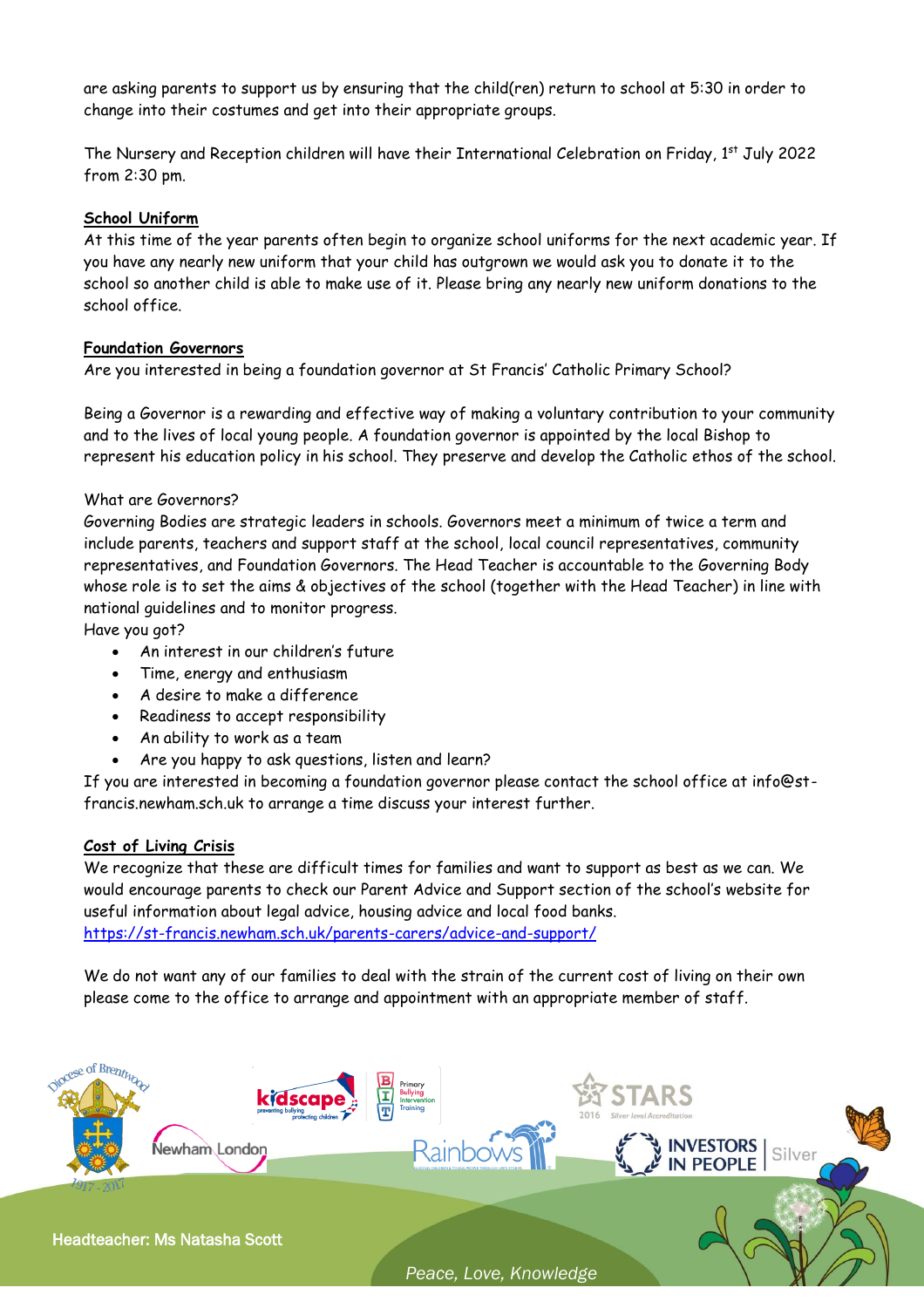# **PE Kit**

The school's PE kit consists of:

- White polo shirt
- Navy shorts or navy joggers
- Plimsolls or black trainers in year 5 and 6

Cycling shorts or tights are not permitted.



Also available for the PE uniform is a PE sweatshirt this can be worn for outdoor PE and after school clubs. Children should not have PE lessons in their blazers or cardigans/jumpers. I would strongly encourage parents to invest in the PE sweatshirt.

# **Coronavirus Update**

From 1st April the Coronavirus guidance changed. Please check the NHS website for the most up to date guidance.

While you're no longer legally required to self-isolate if you have COVID-19, you should try to stay at home and away from others to avoid passing on the virus.

**How long to stay at home and away from others if you've tested positive for COVID-19?**  If you have COVID-19, you can pass on the virus to other people for up to 10 days from when your infection starts. Many people will no longer be infectious to others after 5 days. You should:

- try to stay at home and avoid contact with other people for 5 days
- avoiding meeting [people at higher risk from COVID-19](https://www.nhs.uk/conditions/coronavirus-covid-19/people-at-higher-risk/who-is-at-high-risk-from-coronavirus/) for 10 days, especially if their immune system means they're at higher risk of serious illness from COVID-19, even if they've had a COVID-19 vaccine

This starts from the day after you did the test.

# **If you have symptoms of COVID-19, and a high temperature or do not feel well enough to go to work or do your normal activities**

You should:

- try to stay at home and avoid contact with other people
- avoid meeting [people at higher risk from COVID-19,](https://www.nhs.uk/conditions/coronavirus-covid-19/people-at-higher-risk/who-is-at-high-risk-from-coronavirus/) especially if their immune system means they're at higher risk of serious illness from COVID-19, even if they've had a COVID-19 vaccine



Headteacher: Ms Natasha Scott

*Peace, Love, Knowledge*